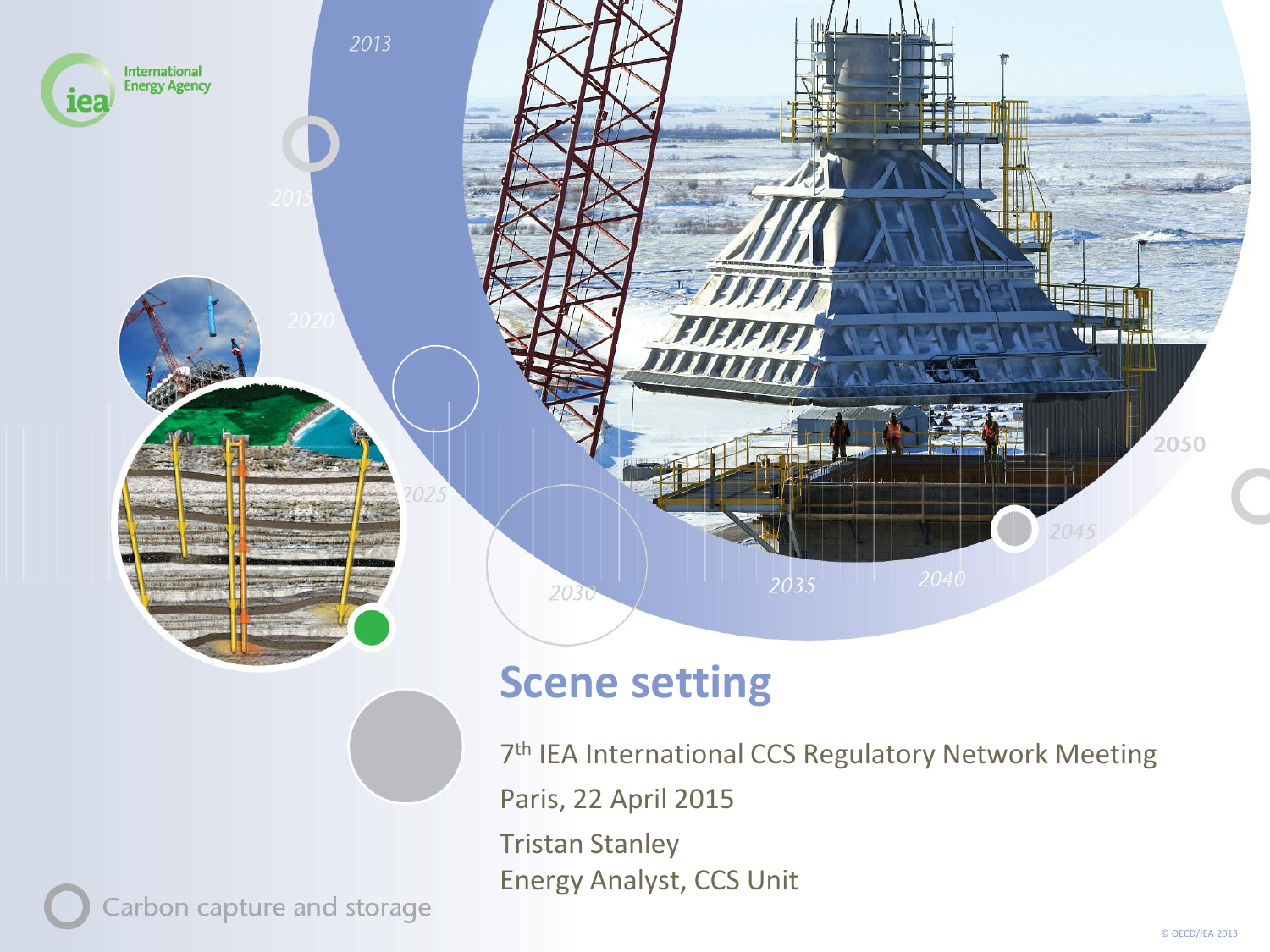



#### **CCS: Progress but more needed**

- 2014: 13 Large scale CO2 capture projects capture potential of 26 MtCO2 pa
- 2020: Current and planned projects potentially capture 65 MtCO2 pa
- 2DS (2025): Approx 500 MtCO<sub>2</sub> pa

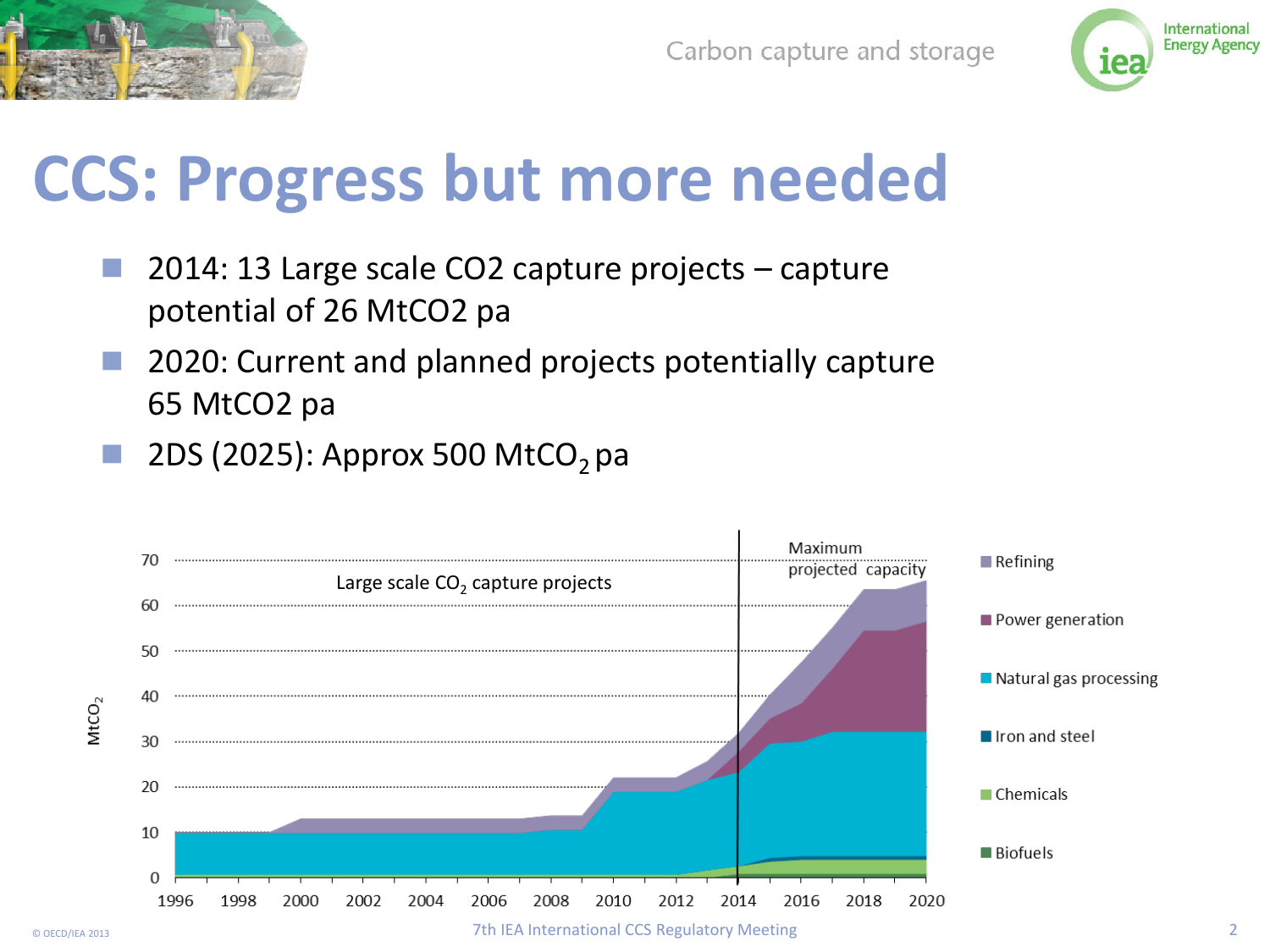



#### **The role of the IEA International CCS Regulatory Network**

- Achieving the roadmap or 2DS vision will require design and implementation of regulations that create a business case for CCS and encourage sound management of associated risks
- $\blacksquare$  The Network is meant to be a forum in which participants  $\blacksquare$ primarily those who are involved in the design and implement policies – can learn from one another's experiences

We hope that participants will return home with ideas that will *help them develop and implement laws and regulations more effectively and efficiently*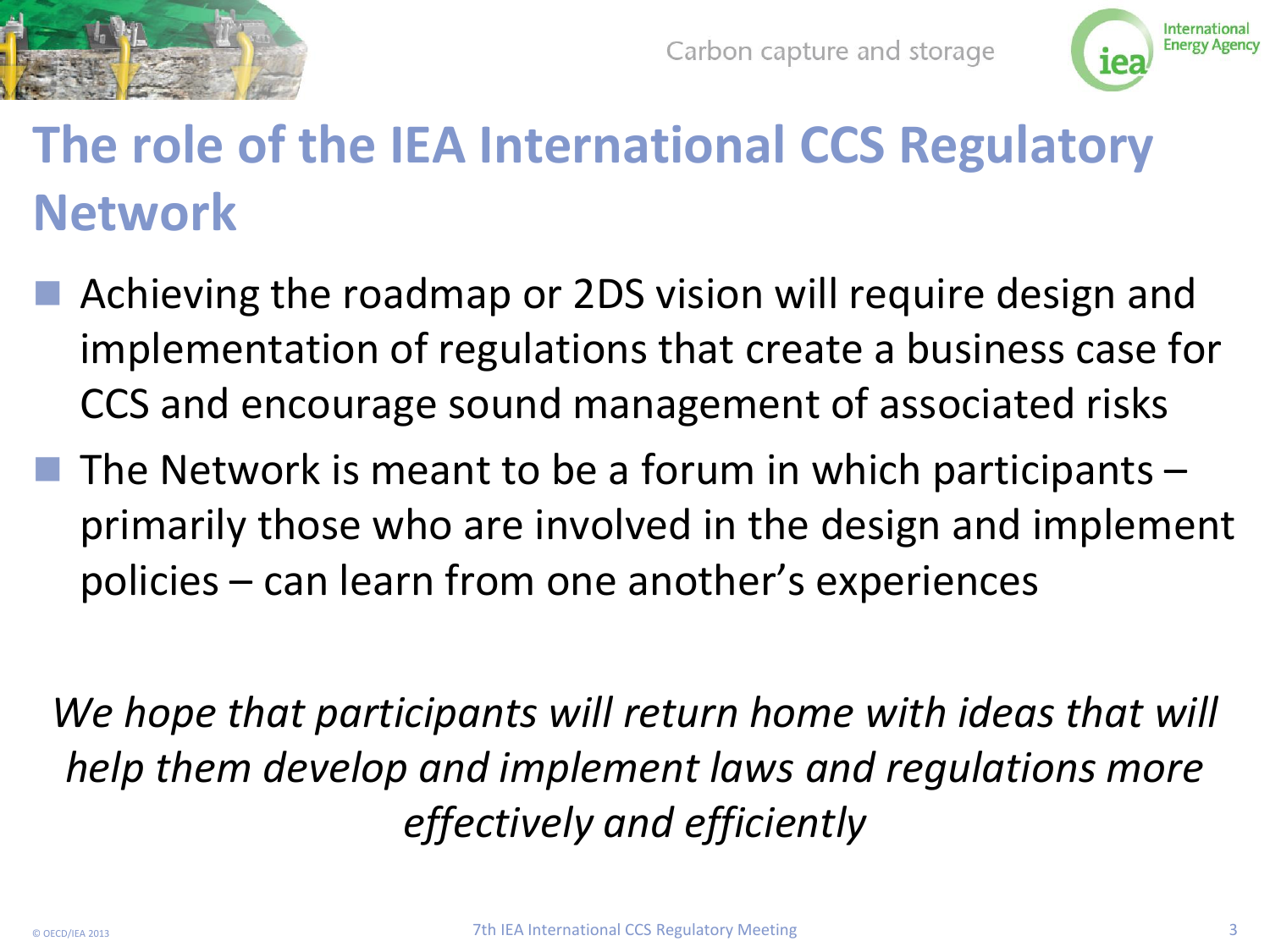

Carbon capture and storage



### **7 th CCS Regulatory Network meeting**

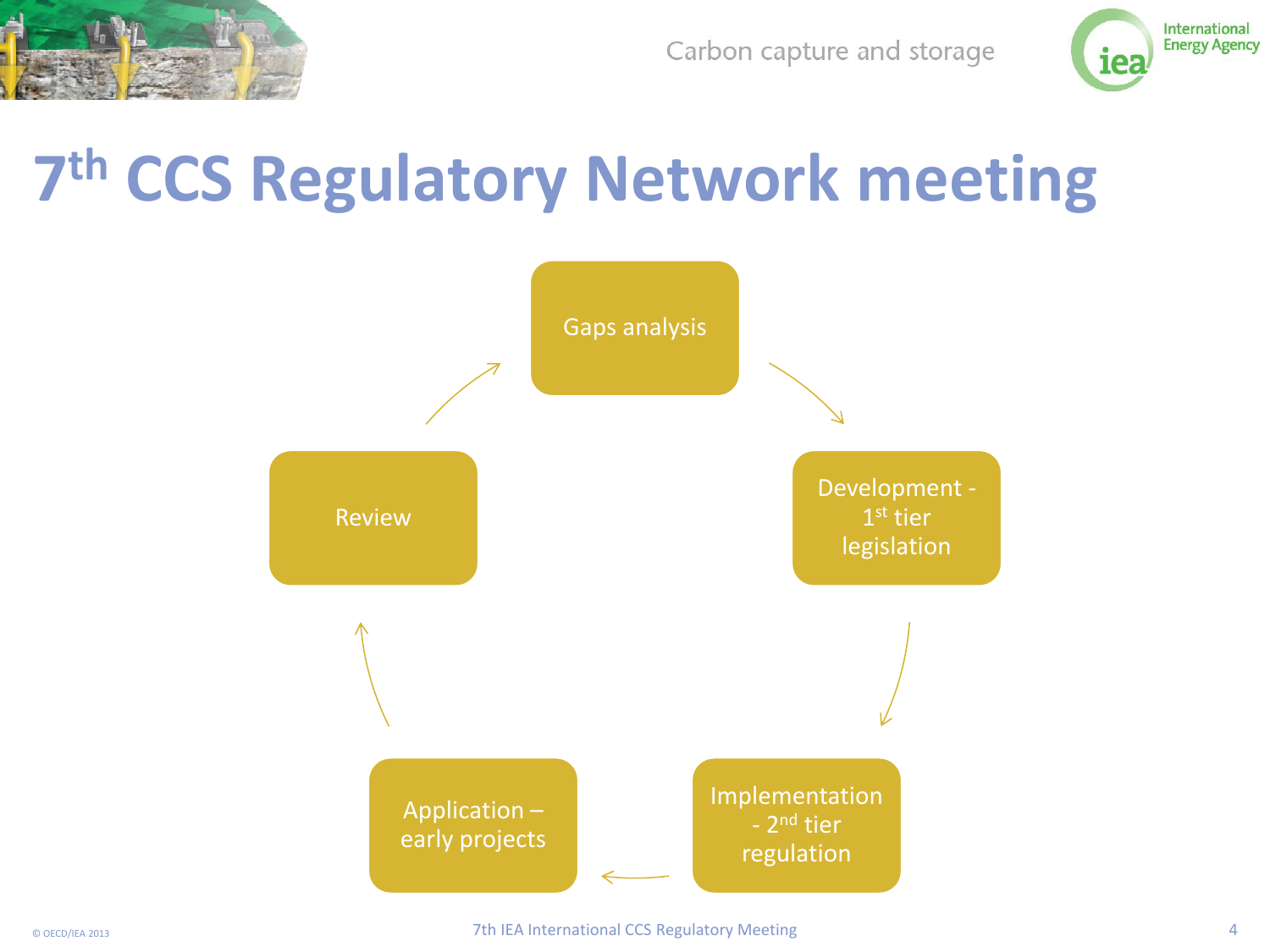



# **Themes for the meeting**

- **Permitting projects: project experiences**
- EOR regulation: how is it regulated?
- **EXECUTE: EMISSIONS reduction schemes: ETS, UNFCCC etc..**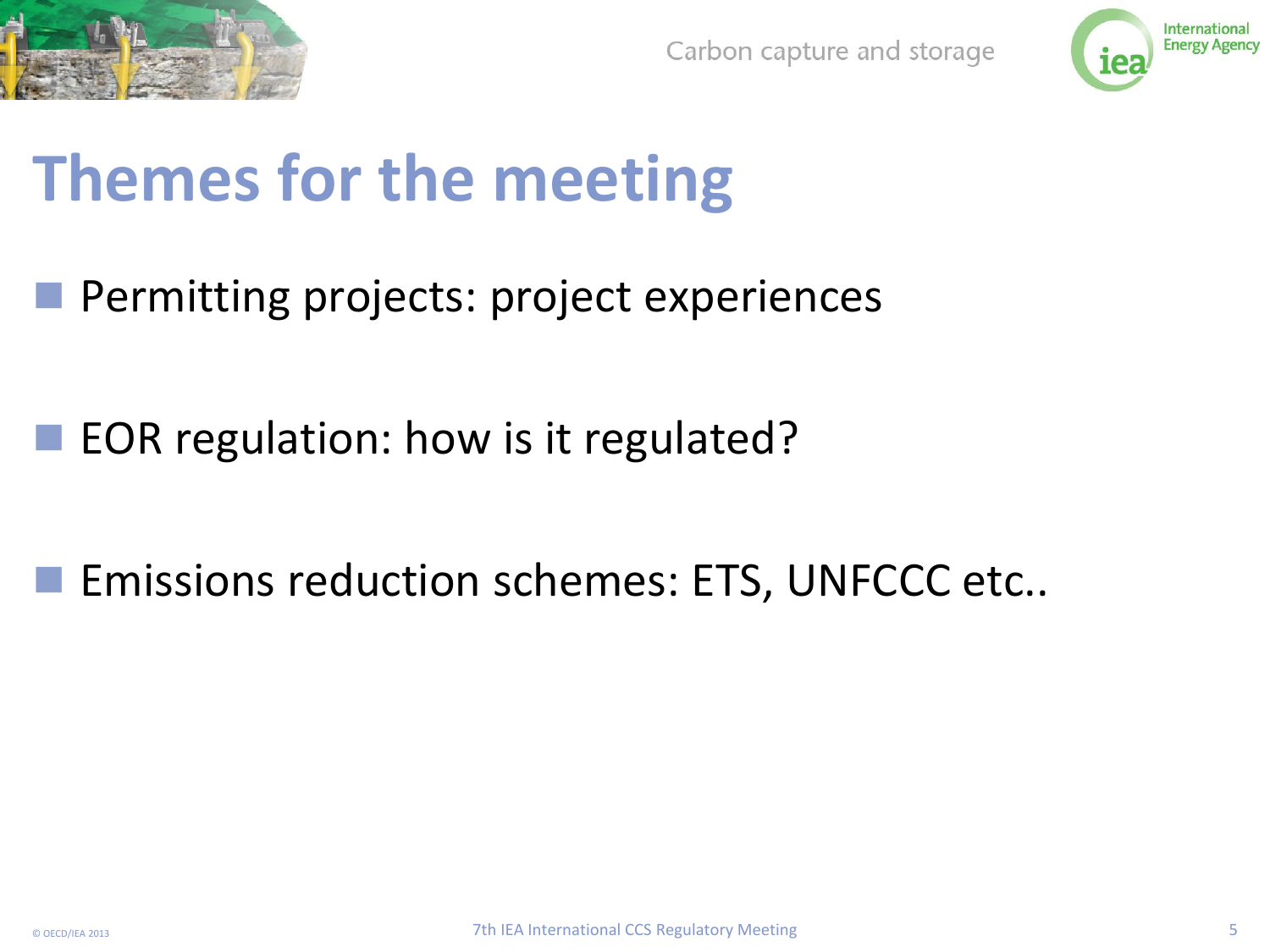



## **Permitting projects**

- A handful of projects have been granted storage operating permits:
	- ADM Decatur, FutureGen, Quest, ROAD
	- Sleipner, Snøhvit, In Salah

■ What was the process?

#### ■ Where were the challenges?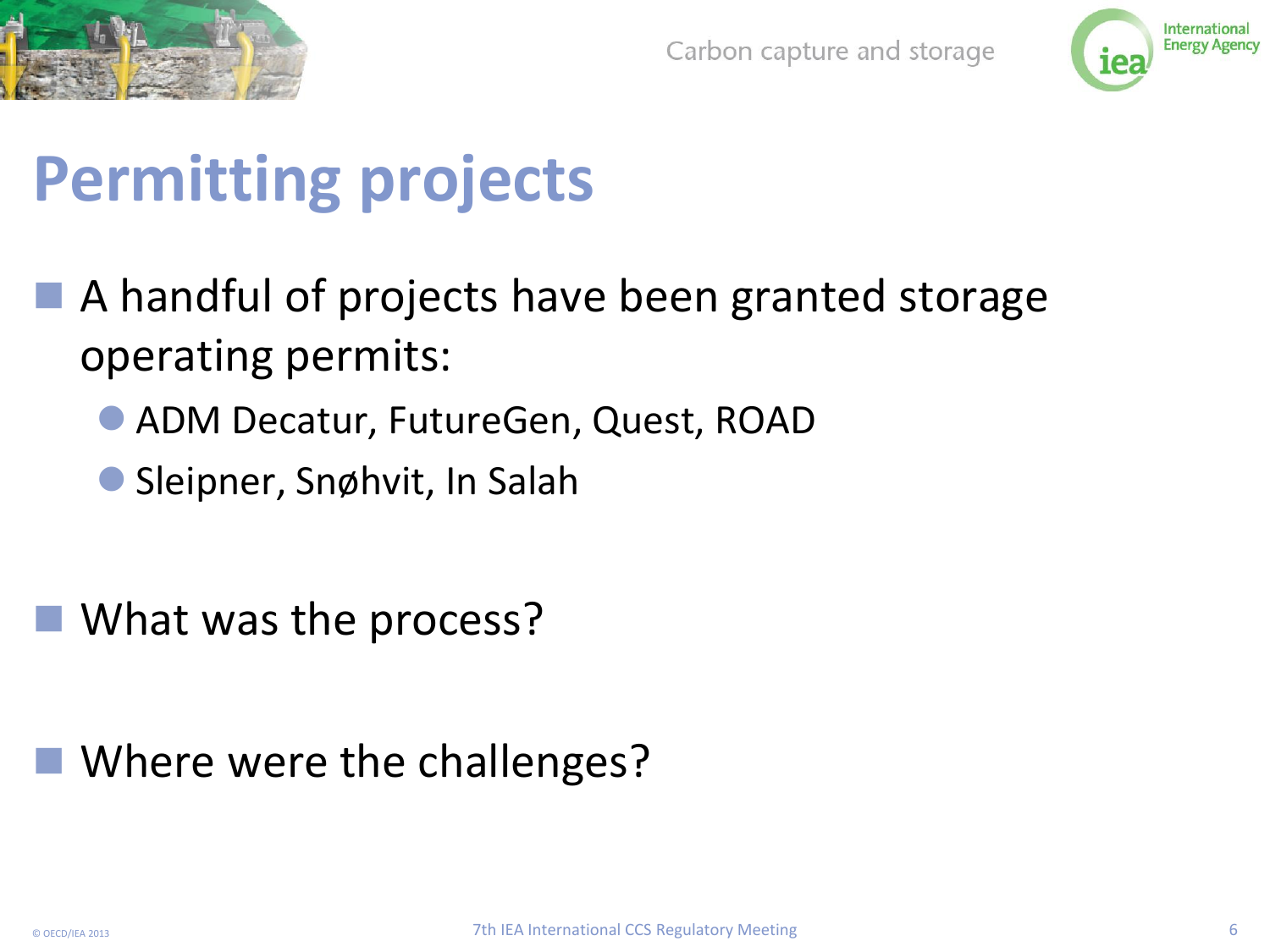



## **EOR: Operation and regulation**

 10 out of 13 operating LSIPs are EOR linked ■ Storage through EOR? Huge technical potential... ■ Not under CO<sub>2</sub> storage legislation: Problem?

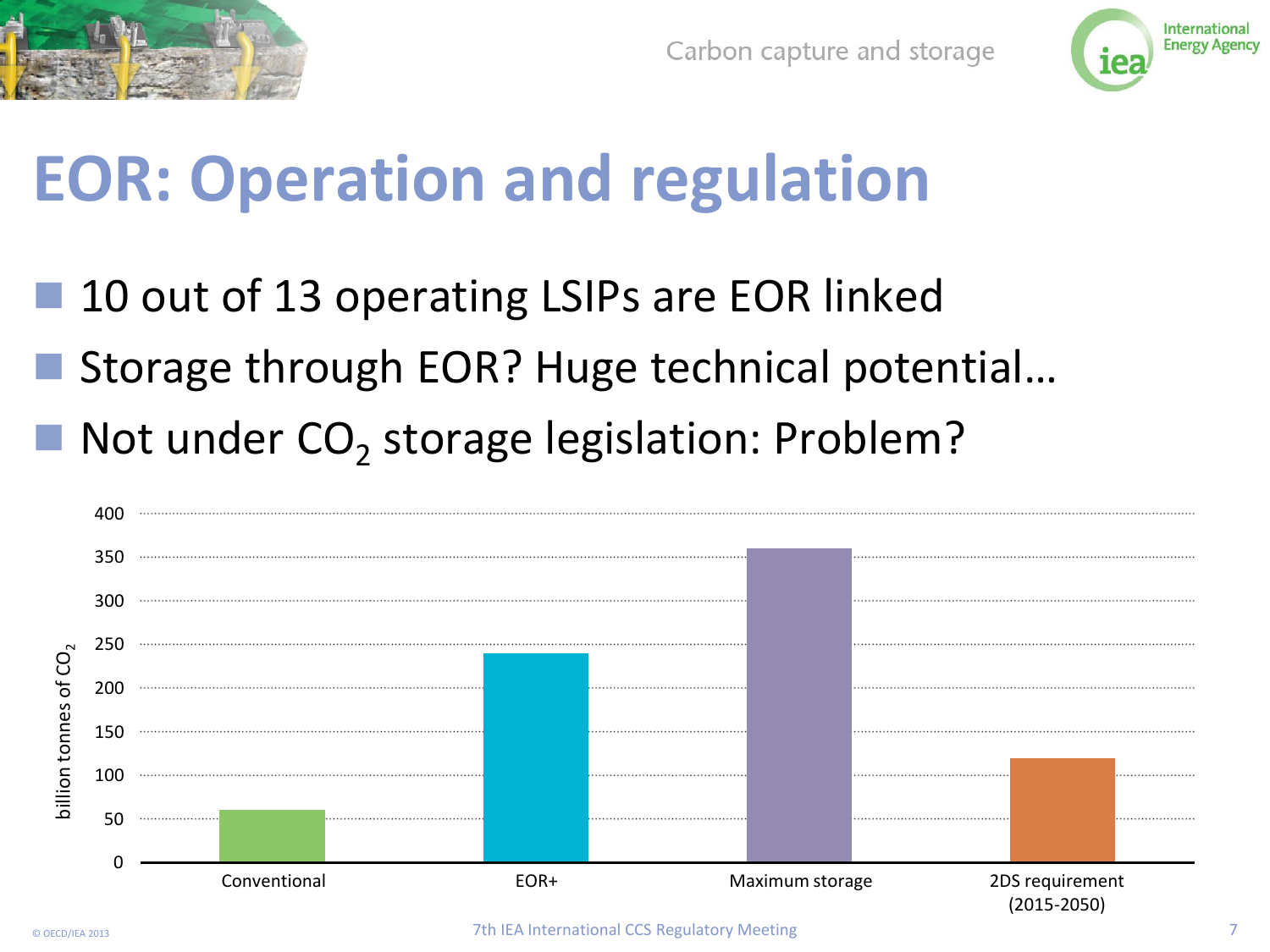



#### **Emissions reduction schemes**

- $\blacksquare$  How does/will CO<sub>2</sub> storage legislation and regulation interact with broader emissions reduction schemes
- UNFCCC COP21, Paris, 2015: What will emerge? And what will it mean for CCS?